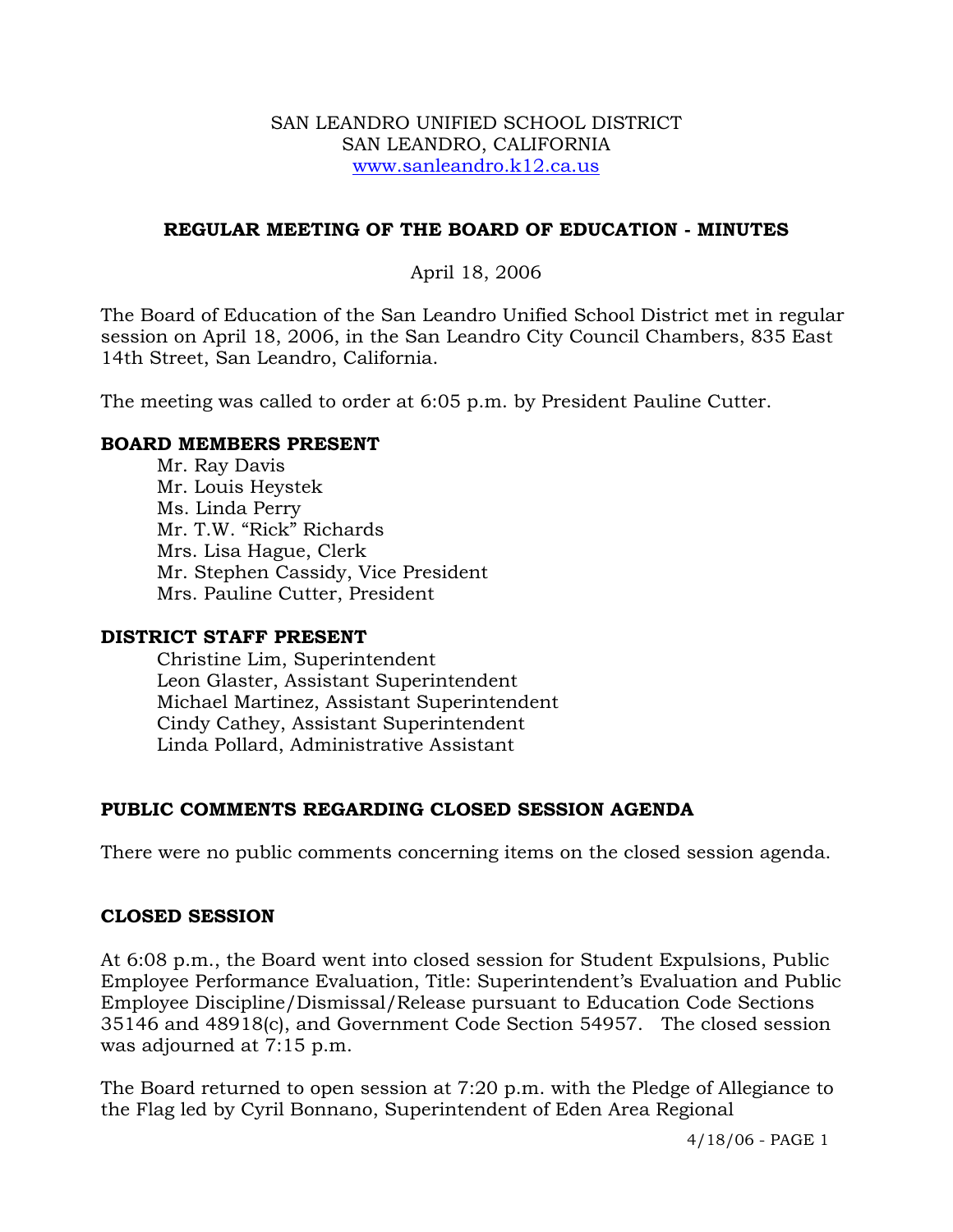Occupational Program (ROP). President Cutter said the Board had been in closed session where the following action was taken:

• On a motion made by Trustee Davis and seconded by Trustee Richards, the Board approved to non-reelect Employee #225 for the 2006-2007 school year by a 7-0 vote.

## **APPROVAL OF AGENDA**

On a motion made by Ms. Perry and seconded by Mr. Richards, the Board approved the agenda for the regular meeting of April 18, 2006, with the exception of Action Item 2.1-A, Resolution #06-18, Reduce Classified Services Due to Lack of Funds, by a 7-0 vote.

**REPORTS** Student Representatives' Reports – There was no report.

#### **PRESENTATIONS**

- \* President Cutter and Trustee Richards presented a Certificate of Commendation to Amy Fong, Eden Area Regional Occupational Program (ROP) Student of the Month for April 2006 for Business Ownership & Management.
- \* Cyril Bonnano, Eden Area Regional Occupational Program (ROP) Superintendent, presented an update of ROP focusing on career pathways which are broad groupings of occupations that have a common skill and knowledge, and provide a way for exploring career options. Mr. Bonnano noted that the beauty of this program was that it provided a way for students to earn college credits while in high school, thus allowing these students to jump ahead and bypass some of the entry level courses at Chabot College after they passed the courses at the Center, adding that ROP also offered several classes that meet UC entrance requirements.

 Mr. Bonnano announced that for the upcoming school year, a new 2 year court reporting and captioners' program would be offered, as well as a possible masonry program, as five masonry companies had approached them regarding entry level brick layers. He reminded the Board that last year ROP had implemented a culinary program, which has been quite successful.

He also drew the Board attention to the information in their packets regarding new SARC legislation, SB 687, which expands the existing SARC content requirements in the areas of teacher salaries, per pupil expenditures, career technical education, and textbook sufficiency.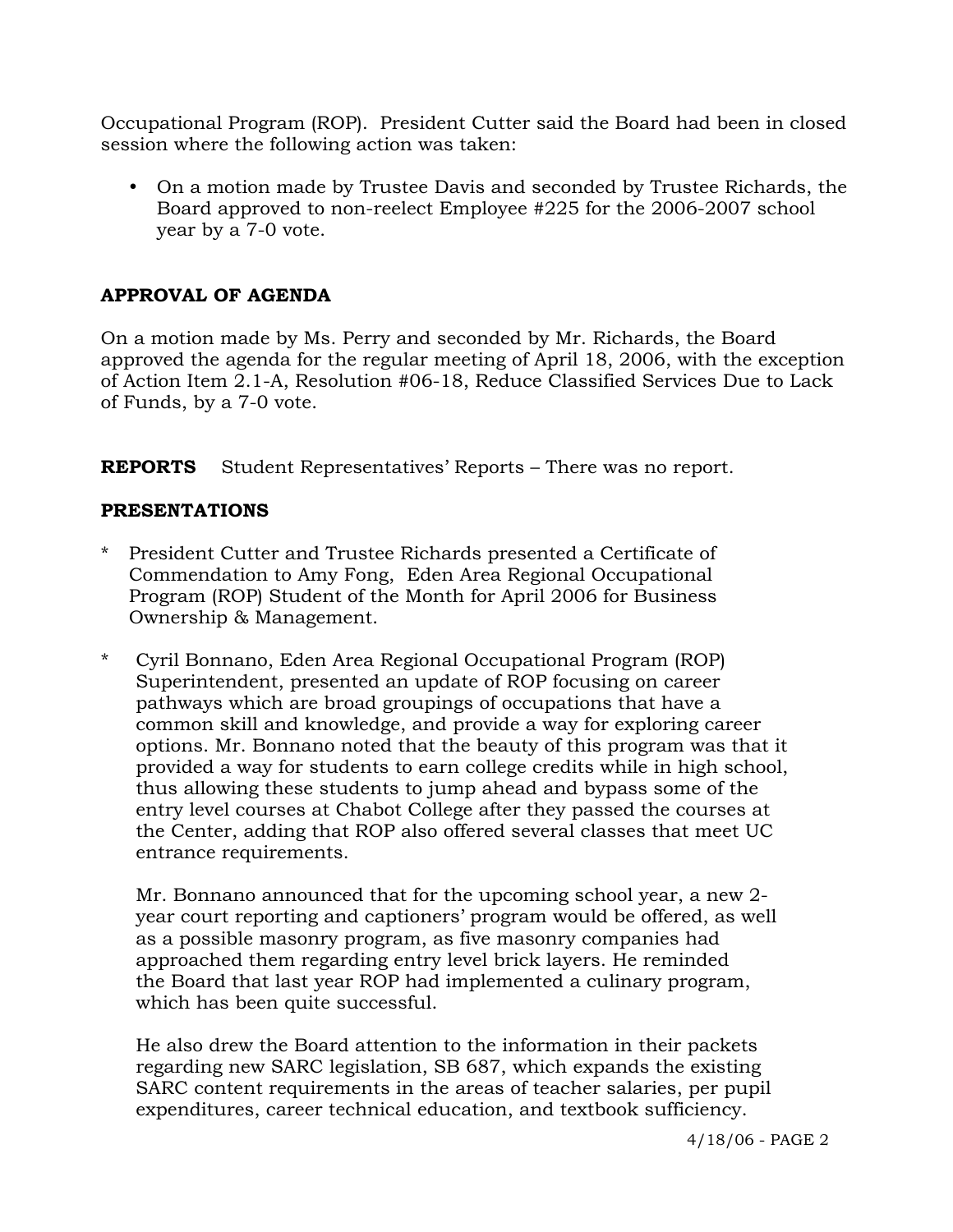Director Irene Fujii provided statistics on how many San Leandro Unified School District students are enrolled in ROP programs at the high school and the Center, adding that normally the program does not except students younger than sixteen; however, a waiver is available for students to begin their pathway should the administration deem necessary at the 9th and 10th grades.

A chart shared showed that San Leandro High offered twelve sections of ROP courses, taught by District employees; and thirteen sections such as academy, marketing, and business ownership, taught by ROP employees at the high school campus, noting that 201 District 11<sup>th</sup> and 12<sup>th</sup> grade students attended the ROP Center in 2004/2005, where eighteen course sections were offered, for a grand total of 947 San Leandro High School students being served by ROP for the 2004/2005 school year, with the percentage of male and female students almost equal.

Miguel Macias and Sergio Carrasco, San Leandro High School students enrolled in the Criminal Justice program, shared how the ROP program had made a difference in looking at their career options.

Sergio said that the Criminal Justice program had given him the opportunity to look at life from a different point of view, and had opened up more options such as forensic science, an area of interest to him.

Miguel said that ROP had given him a "heads up" on career preparation and his hope of continuing his study of criminology at Chabot College, and becoming a police officer. ROP had also provided "hands on" experience which he found to be helpful as well as an opportunity to discuss local issues in the community that effect us all.

Board members thanked Mr. Bonnano for his service to the community, the exciting programs that he initiated, and for ROPs support and participation.

Trustees Cutter and Davis were very impressed on how many students from the high school participated in the program, and were encouraged to see the gender breakdown.

Mr. Cassidy was interested in how the District could interest more students in taking courses at the ROP Center and asked if the numbers shared were for a semester or an entire school year. Ms. Fujii said that the numbers represented those students who had attended 20 hours or more for an entire year (540 hours – either three hours in the morning or three hours in the afternoon), adding that the Center serves about 200 San Leandro students at any given time.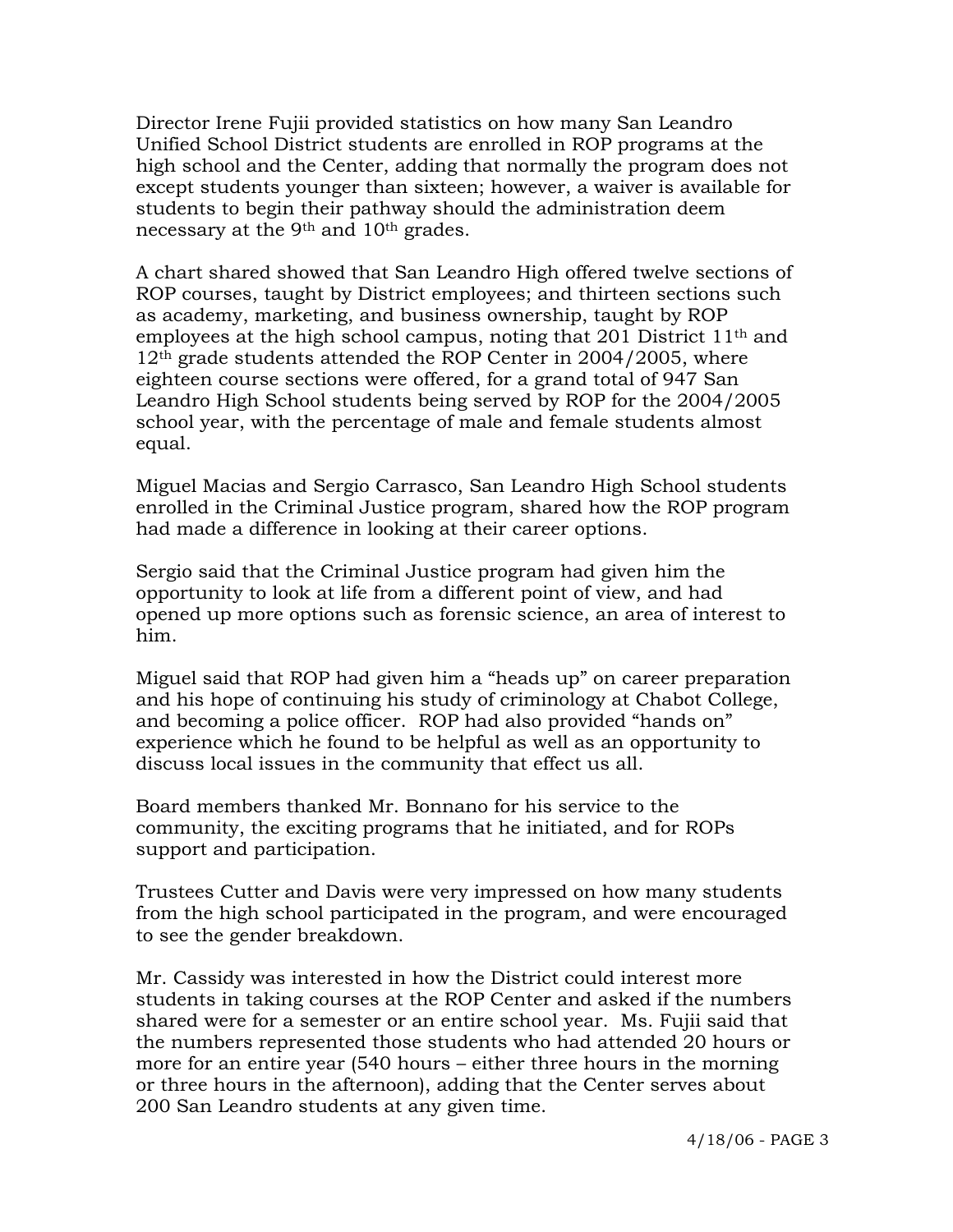Techniques to increase greater attendance, and course expansion at the high school were also of interest to Mr. Cassidy. Ms. Fujii indicated that the high school administration has been very collaborative, and that the numbers have actually increased, adding that every year high school sophomores are taken on tour of the Center; they are also given an opportunity to hear guest speakers, at the school site, regarding pathway options.

Responding to Mr. Heystek, Mr. Bonnano said Careers in Education, medical classes, dental classes; Graphic Design, Computer-Aided Drafting/CAD, Criminal Justice/Forensic Science, Marketing, and Business Ownership were some of the UC credited courses.

At the request of Mr. Richards, Ms. Fujii explained that ROP supports the programs by giving back 78% of reported attendance for those course sections offered at the high school, plus the District receives full ADA because the students are attending classes at the site, noting that all classes are reviewed annually, so that they remain current.

Mr. Bonnano said that it had been a great opportunity to serve the District and the students with regards to providing options and that ROP would continue to help in any way they could.

\* President Cutter, Trustee Richards, and Superintendent Lim presented a Certificate of Commendation to Cyril Bonnano, Regional Occupational Program (ROP) Superintendent, in recognition for all of his time, effort and contribution to the program. Trustee Richards announced that a retirement celebration honoring Mr. Bonnano would be June 2, 2006, 4:30-7:30 p.m. in the board room at the ROP Center.

## **8:00 pm**

- \* President Cutter and Superintendent Lim presented a Certificate of Commendation to Wilson Elementary School Fifth Grader, Alison Jenifer Smith, for receiving the Southern Alameda County Alliance of African-American Educators Cultural Awareness Achievement Award.
- \* Superintendent Lim shared a PowerPoint presentation, "The Journey of Measure A". She described the process, which began with the first District-held reception for parent leaders on October 7, 2005, as a grassroots effort to change the composition and the status of the schools in the City of San Leandro. The presentation included snapshots of the numerous volunteers and staff, who joined in this tremendous effort to improve the quality of education in San Leandro by working at the phone bank, and walking the neighborhoods sharing information about Measure A.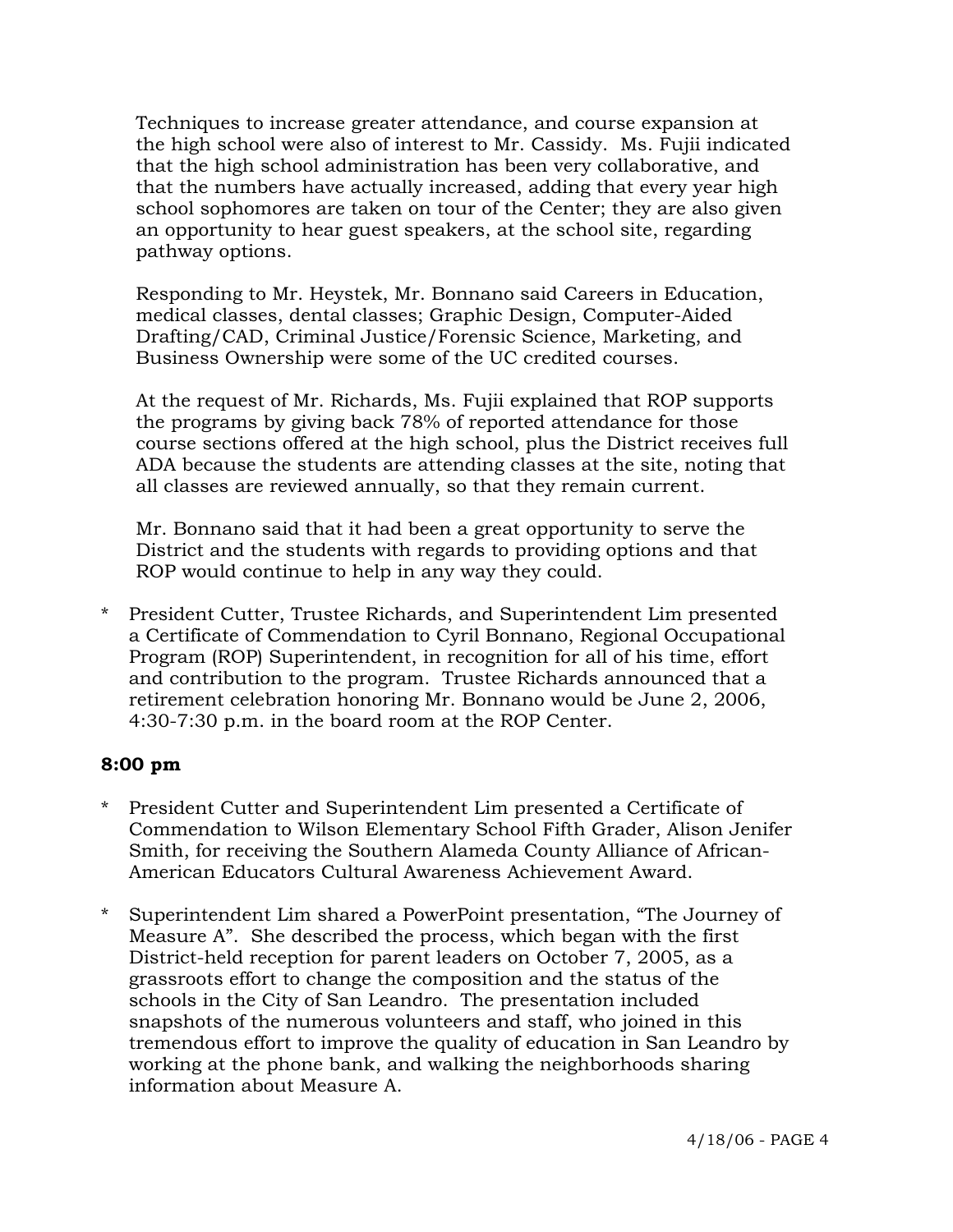A Resolution of Appreciation was presented to Deborah Cox, and Leroy Smith, Co-Chairpersons of the Citizens for San Leandro Schools/Yes on Measure A, thanking them for months of dedicated service to the schools, school district and board, and community of San Leandro in pursuit of excellence in education for all students. "Without their commitment to better schools and a better community, this journey, the first parcel-tax revenue endeavor in history of San Leandro, would not have come to fruition."

# **PUBLIC TESTIMONY ON NON-AGENDA ITEMS**

None

## **REPORTS**

- 1) Correspondence Clerk Hague reported receiving emails from Ken Pon regarding Measure A endorsement; from Mike McMahon regarding characteristics of public office holders; from Diana Quintal regarding thoughts on Measure A; and from Amy Furtado regarding the African American Achievement Night.
- 2) Superintendent's Report Superintendent Chris Lim announced that they concluded the 4th Board Facilities Workshop and have framed about six options that would be brought forward for discussion with community leaders, adding that she was scheduled to meet with the Chamber on April 26 to share some of those options. The first Community Forum will be Wednesday, May 31, tentatively at the San Leandro High School beginning at 6:30 p.m. or 7 p.m., adding that she would provide more specific information once the time and place had been confirmed.

She invited the Board to the African American Achievement Night on Thursday, April 20, at John Muir Middle School at 6:45 p.m. and that Glenn Singleton would be the keynote speaker.

## 3) Board Committee Reports

• Communication – Mr. Cassidy reported that the committee met on April 7 and discussed additional information pieces focusing on promoting the community forums, facilities issues, and accomplishments for the May 11, May 25, and June 15 editions of the San Leandro Times. Pending projects such as the press releases were also discussed.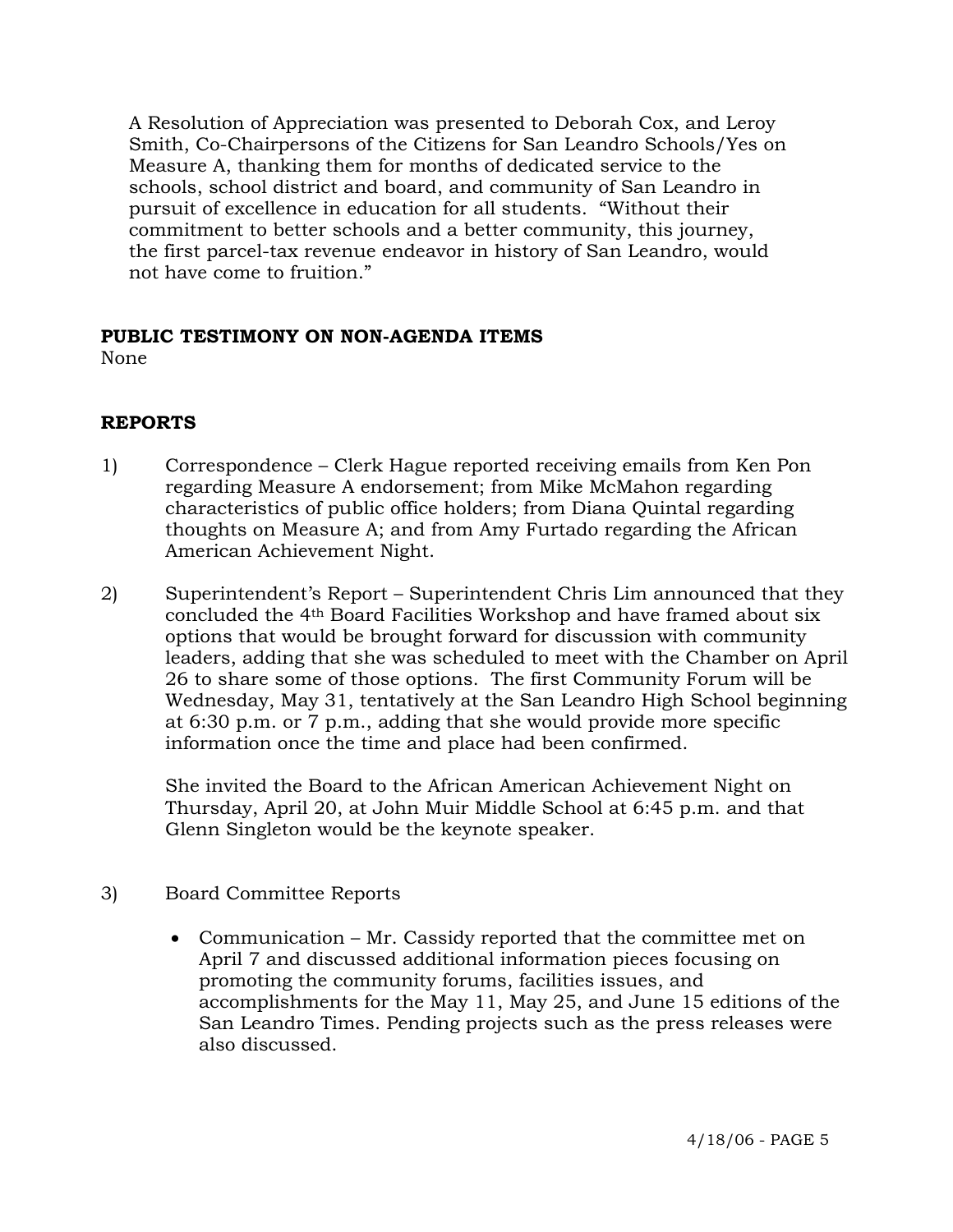- 4) Board Representatives' Reports
	- Eden Area Regional Occupational Program Mr. Richards reported that they met on April 6 and discussed AB 2107 as way of supporting the Governor's continued emphasis on legislation that enhances program opportunities, staffing, staff training, and equipment in the area of career and technical education. They also acknowledge the winners of the DECA State Career Development Conference. He will pass on the list of all the San Leandro High School winners to the Superintendent.

 The committee approved their 2006-2007 calendar. He mentioned the retirement party for Cyril Bonnano and shared the timeline for the replacement process. There will be a ROP new student orientation/open house on May 3 from 6:30-8:00 p.m. The ROP Student Awards Ceremony will be May 25, at 6:30-8 p.m. at the Marina Community Center. Copies of the information shared will be sent to the Superintendent for her to pass on to the Board.

- April 19 Senate and Assembly Candidates Forum, moderated by the League of Women Voters San Leandro Main Library Lecture Hall 6-7:30 p.m. April 22 4th Annual Job Fair for Teens, cosponsored by the Chamber and the City of San Leandro Recreation Human Services and Library Services Departments San Leandro Main Library Dave Karp Room 10-1 p.m. April 22 Shoreline Cleanup 8-12 noon April 23 West Coast premier of *Forbidden Voices*, a compilation of recently discovered, never before heard, songs written during the Holocaust Chabot College Performing Arts Center 3:00 p.m. April 27 Taste of San Leandro, sponsored by Leadership San Leandro Marina Community Center 5:30-8:30 p.m. May 9 San Leandro City Council Forum Sports Lounge May 10 San Leandro Business License Fee Increase Community Forum San Leandro Main Library Lecture Hall 5:30-7:30 p.m. May 18 Alameda County Education Candidates' Forum, moderated by the League of Women Voters San Leandro Main Library Lecture Hall. 5:30-7:30 p.m. May 25 San Leandro Chamber of Commerce May Block Party Davis Street Family Resource Center 5:30-7:30 p.m. June 23 2006 Chamber Golf Classic Scramble
- San Leandro Chamber of Commerce Community Partners Committee-Mr. Davis announced the following upcoming events: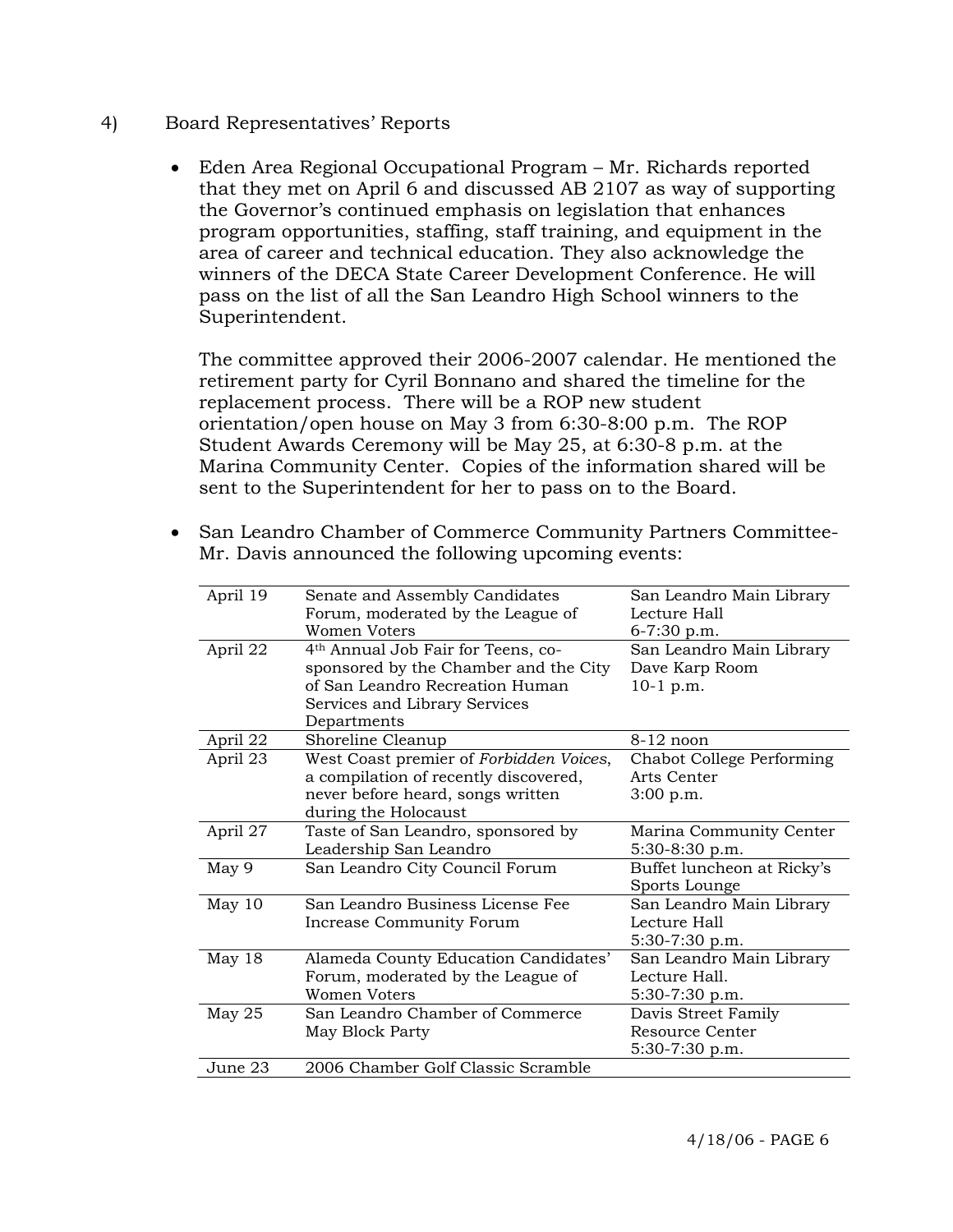## **CONSENT ITEMS**

## General Services

- 1.1-C Approval of Board Minutes March 27, 2006
- 1.2-C Approval of Board Minutes April 4, 2006
- 1.3-C Resolution of Appreciation

## Human Resources

- 2.1-C Acceptance of Personnel Report
- 2.2-C Renewal of Student Teacher Agreement

#### Educational Services

- 3.1-C Acceptance of Donations
- 3.2-C Proposed Stipulated Expulsion Recommendation

## Business, Operations and Facilities

- 4.1-C Ratification of Payroll for March 2006
- 4.2-C Approval of Bill Warrants
- 4.3-C Resolution #06-16, Declaring Certain Equipment Surplus and/or Obsolete
- 4.4-C Memorandum of Understanding (MOU) Muir Well
- 4.5-C Resolution #06-17, Support of Application for Funding Apportionment and Authorization to Sign Applications and Associated Documents
- 4.6-C Sale and Disposal of Equipment

On a motion made by Mr. Davis and seconded by Mr. Richards, the Board approved the consent items by a 7-0 vote.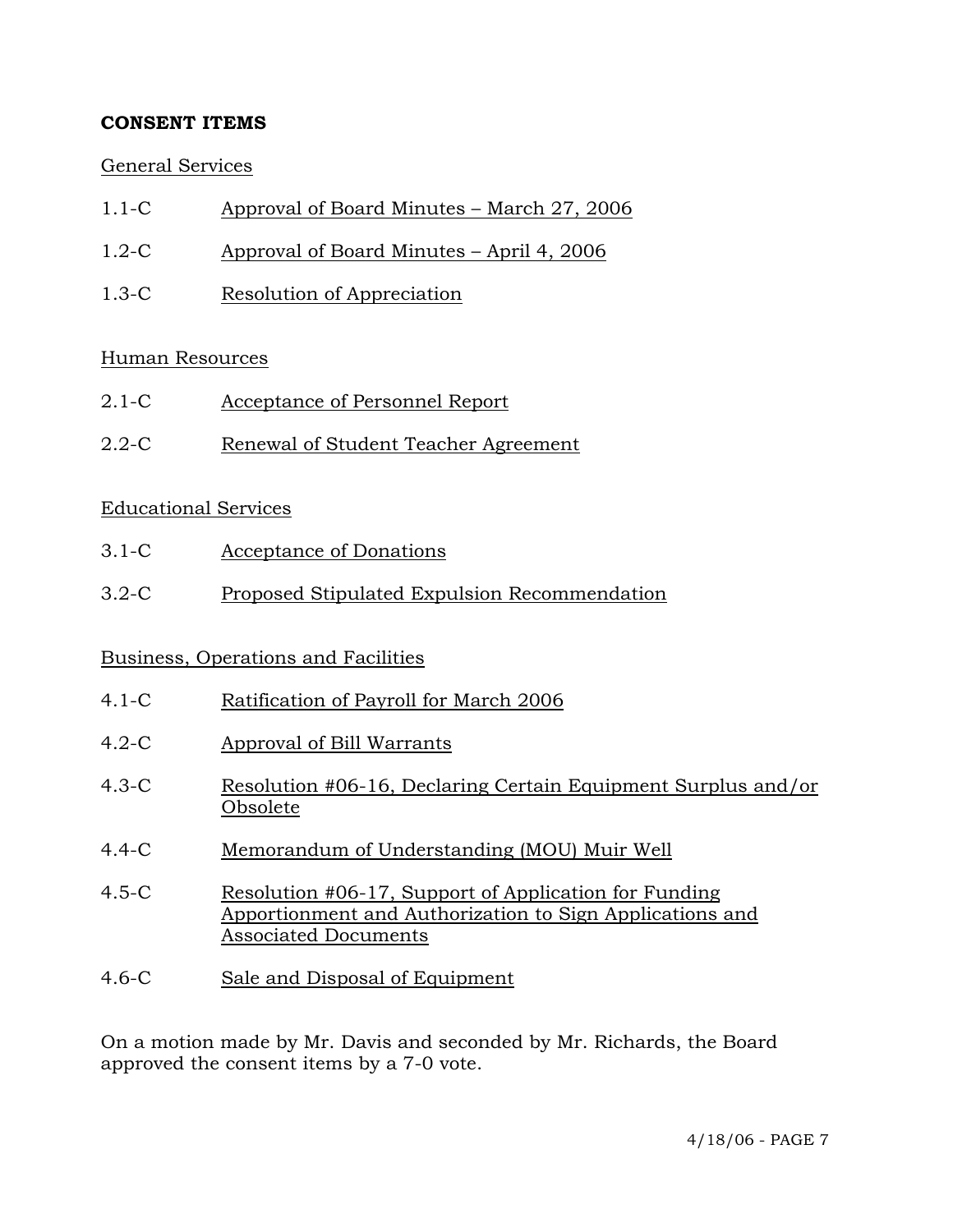## **ACTION ITEMS**

#### Human Resources

2.1-A Resolution #06-18, Reduce Classified Services Due to Lack of Funds

This item was pulled from the agenda.

2.2-A Declaration of Need for Fully Qualified Educators

On a motion made by Mr. Davis and seconded by Mr. Richards, the Board approved the Declaration of Need for Fully Qualified Educators by a 7-0 vote.

#### **CONFERENCE ITEMS**

#### General Services

#### 1.1-CF Schedule of Regular Board Meetings for 2006/2007

The Board discussed and considered approving the schedule of regular Board meetings for 2006/2007.

Because the Board was unable to come to a consensus on the schedule, President Cutter suggested that staff review the meeting date conflicts noted by Board members and bring it back to the next Board meeting.

## 1.2-CF San Leandro Community Alliance for Education

The Board discussed and considered creating the San Leandro Community alliance for Education.

## **PUBLIC COMMENT**

y John Sullivan, a vested community member, addressed the Board in support of the San Leandro Community Alliance for Education, as a way to counteract the perceived negativeness that has existed between the City and school district for some time and begin working together to move forward for the sake of the students. He envisioned this group as a long-term advisory committee comprised of key community stakeholders that would be accountable to the Board, would collectively evaluate, recommend, and promote goals that would enhance the financial stability of the District, and would further the general welfare of our education system. He cautioned that this group couldn't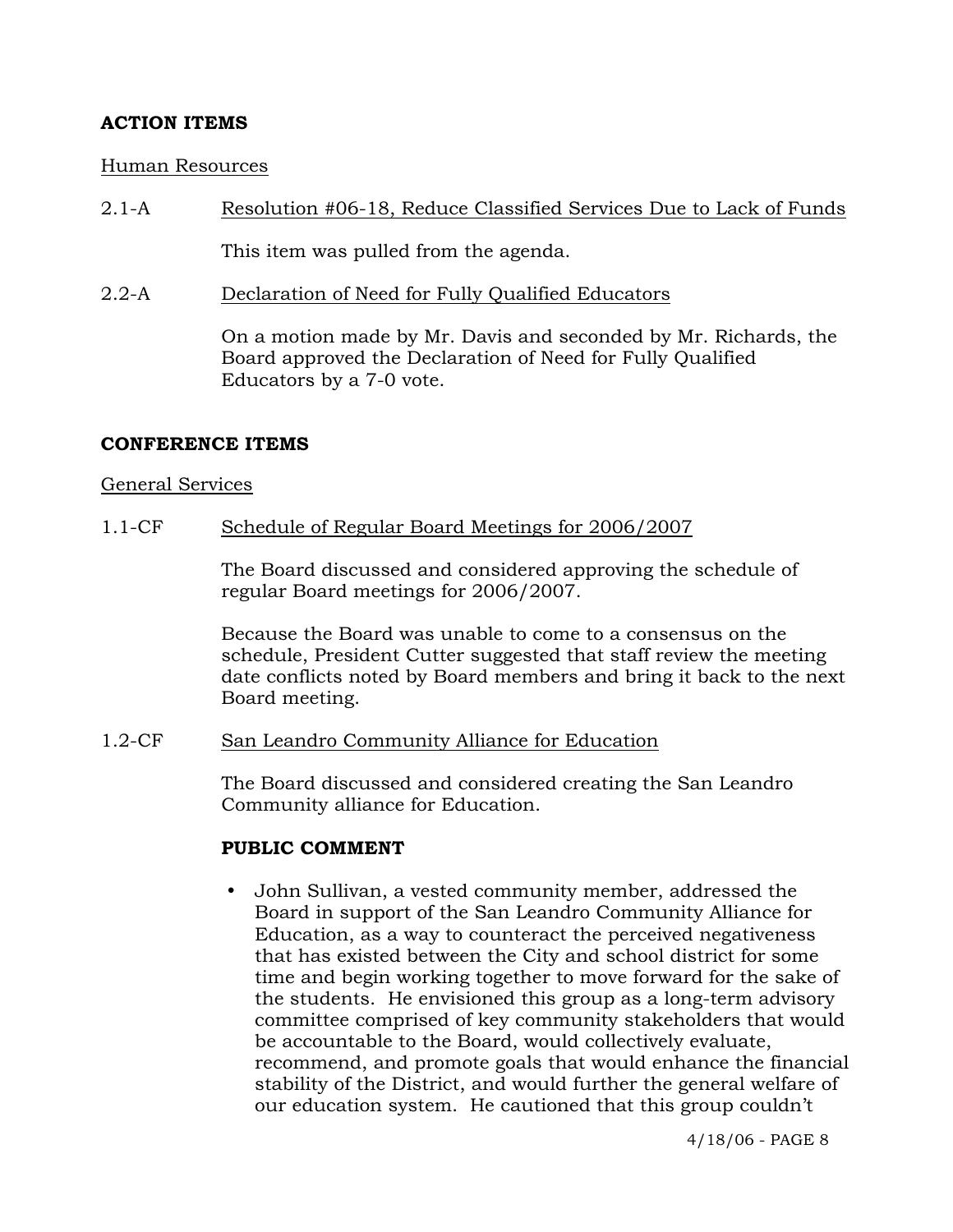lean towards a group of District and City staff only, otherwise it would be perceived as just another layer of government that couldn't be trusted, adding that this would not be an easy task, but it's time for the community, through the San Leandro Community Alliance for Education (SLCAE), to come together in an collaborative effort for the betterment of the students.

• Charles Lowder, site coordinator for Washington Elementary School, and a Measure A volunteer, thanked the Board members who, along with numerous volunteers, worked at the phone banks, and walked the neighborhoods in support for the improvement of quality education in San Leandro, adding that although the measure did not pass, a clear message was delivered by 61% of the voters, that they are committed to the students of our community, and they expect the District to continue the momentum and provide the leadership necessary to move forward in this effort, and the City can "come along for the ride."

Sharing her vision, Ms. Lim felt that it was time to reach out to the larger community and build some bridges, adding she was proposing a twenty-five member alliance; however, after sharing the proposal with John Sullivan earlier, who felt it should be broader based, and less parent-involved, she modified the original composition by reducing the number of parent representatives to one from each grade level i.e. elementary, middle, high, and adult schools, eliminating the District English Language Advisory Committee (DELAC), adding two leading service groups (i.e. Rotary and Lions), and six homeowners' association members, keeping the number at twenty-five.

She said she was open to discussion and hearing the Board's thoughts on the structure of the alliance, keeping in mind that Cabinet would staff the alliance, decided on how often they would meet and on what issues, and that it would be an advisory to the Superintendent with the goal of building a coalition, and working hand in hand.

The Board unanimously supported the concept of forming the San Leandro Community Alliance for Education, stating that this was long overdue, and that an alliance of this nature would be a powerful step towards the community feeling greater ownership of the District's schools, and now was the time to embark on this much needed and useful endeavor.

The Board made suggestions on the structure, composition, and size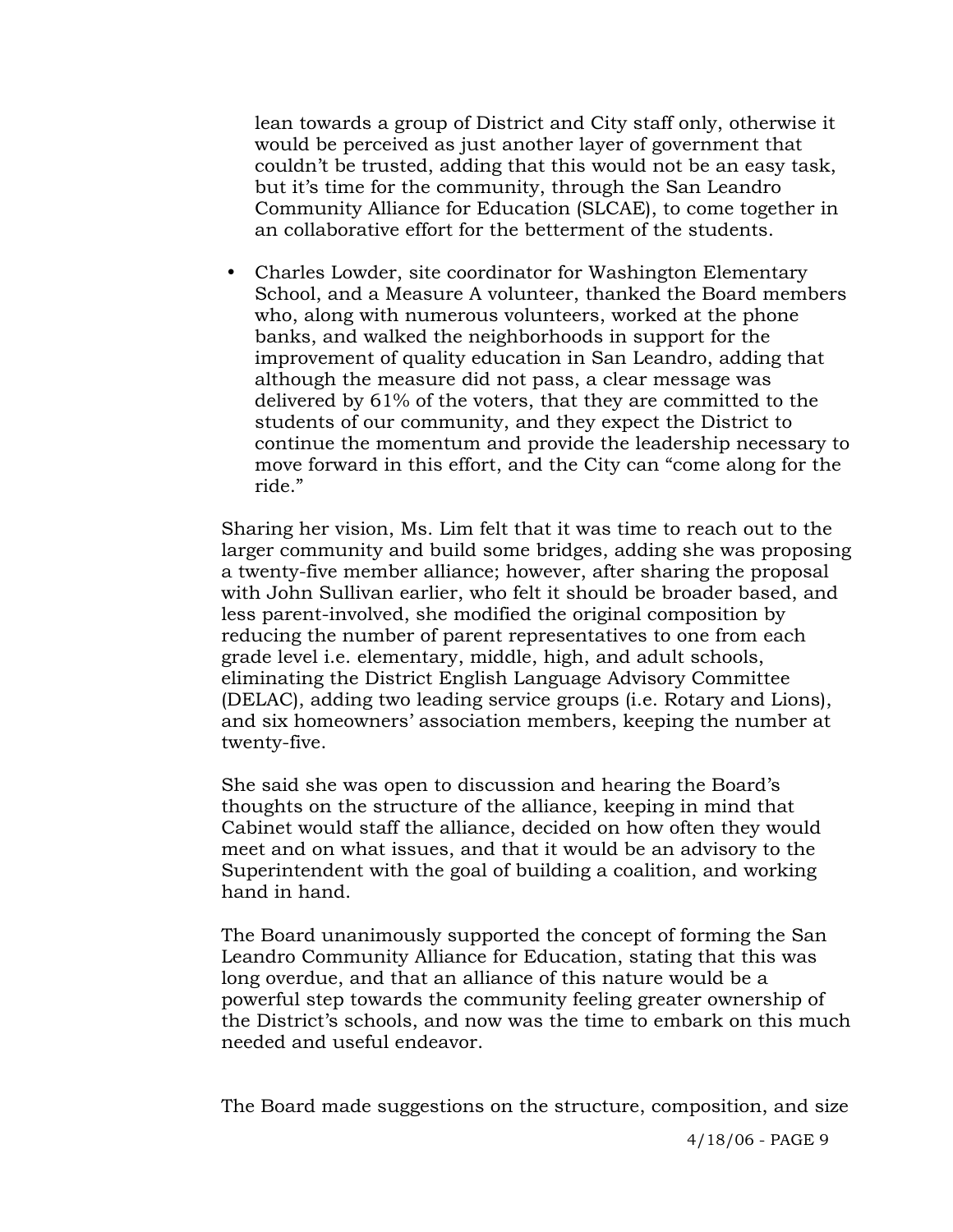of the alliance, adding that specific language needed to be included regarding the purpose, ground rules, the application, selection, and confirmation process, attendance requirements, and time commitment.

Some members felt that the nominees needed to live within the District's boundaries, while others felt that would limit business owners, Chamber members, and others who had a stake in the City, but don't live within our boundaries, from being considered.

Other considerations raised by the Board included having a representatives from the San Leandro Scholarship Foundation, Building Trades, Youth Collaborative, with Mr. Davis noting that by including homeowners' association representatives, it gave the District greater geographical equity and involvement.

Following the discussion, Superintendent Lim proposed taking some time, meeting with Cabinet, weighing all the issues and suggestions raised by the Board and then returning with another proposal at the next Board meeting.

President Cutter thanked John Sullivan, for his help with this endeavor and Superintendent Lim for her vision.

## **INFORMATION ITEMS**

## Business, Operations and Facilities

## 4.1-CF Miscellaneous Receipts

Miscellaneous receipts in the amount of \$11,520,137.44 have been deposited in the Treasury of Alameda County.

## **ADDITIONAL SUGGESTIONS AND COMMENTS FROM BOARD MEMBERS**

- Ms. Perry reminded the Board that on April 27 at 7 p.m., CSBA would be honoring student board members and representatives at the Alameda County Office of Education and the CSBA Delegate Assembly would be May 6-7, 2006, in Sacramento.
- Mrs. Hague hoped to see everyone at the high school musical production of *Seussical* on Friday, April 21.
- Mr. Cassidy distributed information regarding population and projected growth from the California Department of Finance, an example of a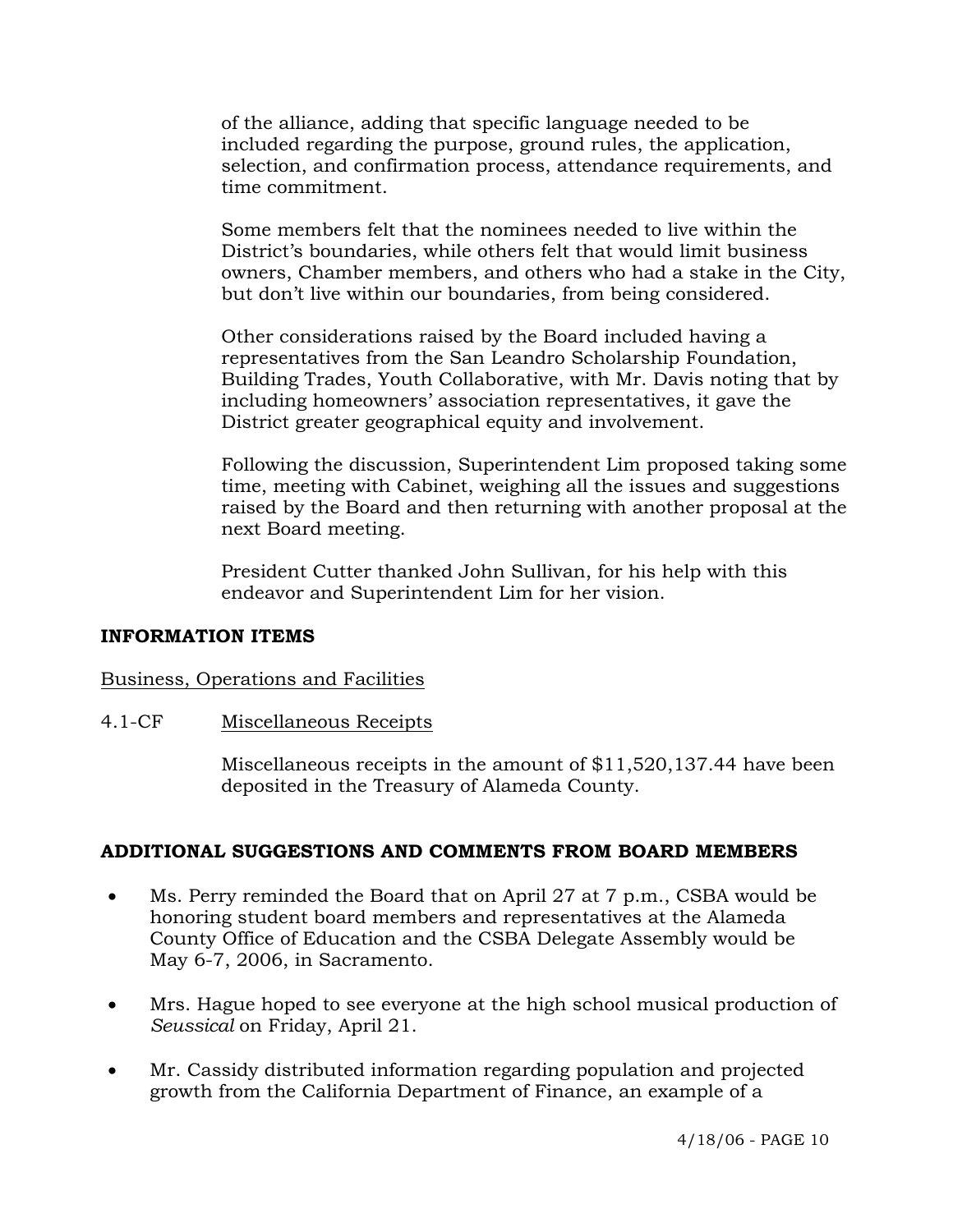freshman academy in San Diego where the parents and various stakeholders are not involved, and a collection of articles related to freshman and the innovative development of 9th grade academies across the nation. Mr. Cassidy added that he was looking forward to future workshops and hearing about the outreach efforts being undertaken with the various internal stakeholders.

• Mrs. Cutter reported that she attended the Early Childhood Education Workshops, where information and resources were shared regarding the universal preschool. She has passed on a fact sheet showing the percentage of the total population of children of Alameda County who are under the age of five, and a comparative breakdown of five year olds attending Alameda County public schools to the Superintendent to include in the next *Confidentially Speaking*. She also announced that she would be attending an early childhood conference this weekend.